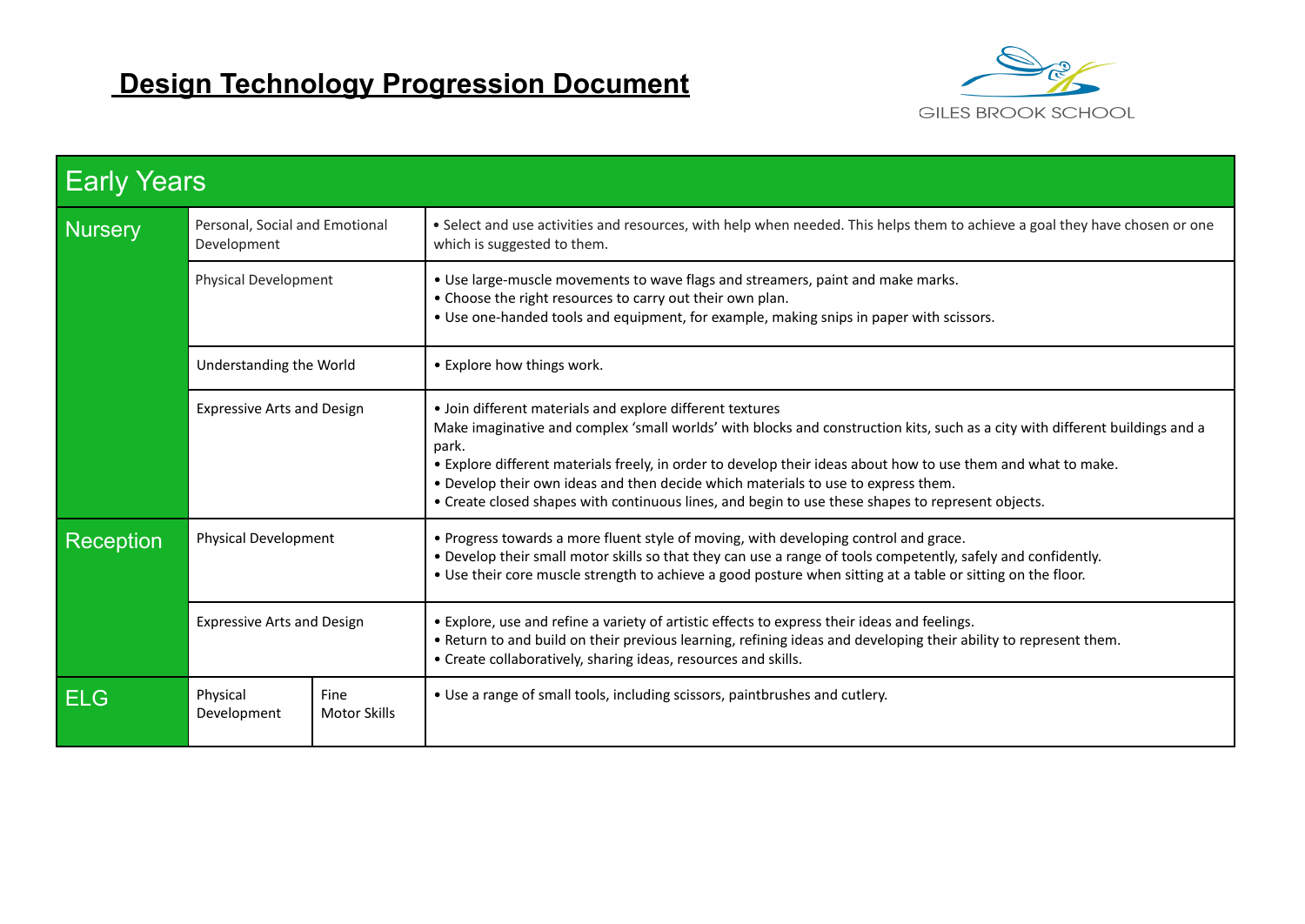| Expressive      | Creating       | $\cdot$ • Safely use and explore a variety of materials, tools and techniques, experimenting with colour, design, texture, form |
|-----------------|----------------|---------------------------------------------------------------------------------------------------------------------------------|
| Arts and Design | with Materials | and function.                                                                                                                   |
|                 |                |                                                                                                                                 |

| <b>Designing, Creating and Evaluating</b>    |                                                                                                                                                                                                      |                                                                                                                 |                                                                                                                                                                                                                                                                                                                       |                                                                                                                                                                                 |                                                                                                                                                                                                                |                                                                                                                                                                                                                                                                                        |  |
|----------------------------------------------|------------------------------------------------------------------------------------------------------------------------------------------------------------------------------------------------------|-----------------------------------------------------------------------------------------------------------------|-----------------------------------------------------------------------------------------------------------------------------------------------------------------------------------------------------------------------------------------------------------------------------------------------------------------------|---------------------------------------------------------------------------------------------------------------------------------------------------------------------------------|----------------------------------------------------------------------------------------------------------------------------------------------------------------------------------------------------------------|----------------------------------------------------------------------------------------------------------------------------------------------------------------------------------------------------------------------------------------------------------------------------------------|--|
|                                              | Year 1                                                                                                                                                                                               | Year 2                                                                                                          | Year <sub>3</sub>                                                                                                                                                                                                                                                                                                     | Year 4                                                                                                                                                                          | Year <sub>5</sub>                                                                                                                                                                                              | Year <sub>6</sub>                                                                                                                                                                                                                                                                      |  |
| Design<br>Overview                           | Pupils should be taught to:<br>· design purposeful, functional, appealing<br>products for themselves and other users<br>based on design criteria                                                     |                                                                                                                 | Pupils should be taught to:<br>• use research and develop design criteria to inform the design of innovative, functional, appealing<br>products that are fit for purpose, aimed at particular individuals or groups<br>• generate, develop, model and communicate their ideas through discussion, annotated sketches, |                                                                                                                                                                                 |                                                                                                                                                                                                                |                                                                                                                                                                                                                                                                                        |  |
|                                              | their ideas through talking, drawing,<br>templates, mock-ups and ICT                                                                                                                                 | • generate, develop, model and communicate                                                                      | cross-sectional and exploded diagrams, prototypes, pattern pieces and computer-aided design                                                                                                                                                                                                                           |                                                                                                                                                                                 |                                                                                                                                                                                                                |                                                                                                                                                                                                                                                                                        |  |
| Design -<br>Contexts,<br>Use and<br>Purposes | State the purpose of<br>the design and the<br>intended user<br>Explore<br>foods/materials to<br>make designs and<br>create fruit salads,<br>clay cows, moving<br>pictures, box<br>modelling, weaving | State the purpose of the<br>design and the intended<br>user<br>Explore materials, make<br>templates and mockups | Gather information<br>about the needs and<br>wants of<br>individuals and groups<br>Develop a design criteria<br>and use these to inform<br>ideas<br>Research designs                                                                                                                                                  | Gather information<br>about the needs and<br>wants of particular<br>individuals and groups<br>Develop a design<br>criteria and use these<br>to inform ideas<br>Research designs | Carry out research, using<br>surveys to Identify the<br>needs, wants, preferences<br>and values of particular<br>individuals and groups<br>Develop a simple design<br>specification to guide<br>their thinking | Carry out research, using<br>surveys and interviews,<br>web-based resources<br>Identify the needs, wants,<br>preferences and values of<br>particular individuals and<br>group<br>Recognise when their<br>products have to fulfil<br>conflicting requirements<br>Make design decisions, |  |
|                                              |                                                                                                                                                                                                      |                                                                                                                 |                                                                                                                                                                                                                                                                                                                       |                                                                                                                                                                                 |                                                                                                                                                                                                                | taking account of<br>constraints such as time<br>resources and cost                                                                                                                                                                                                                    |  |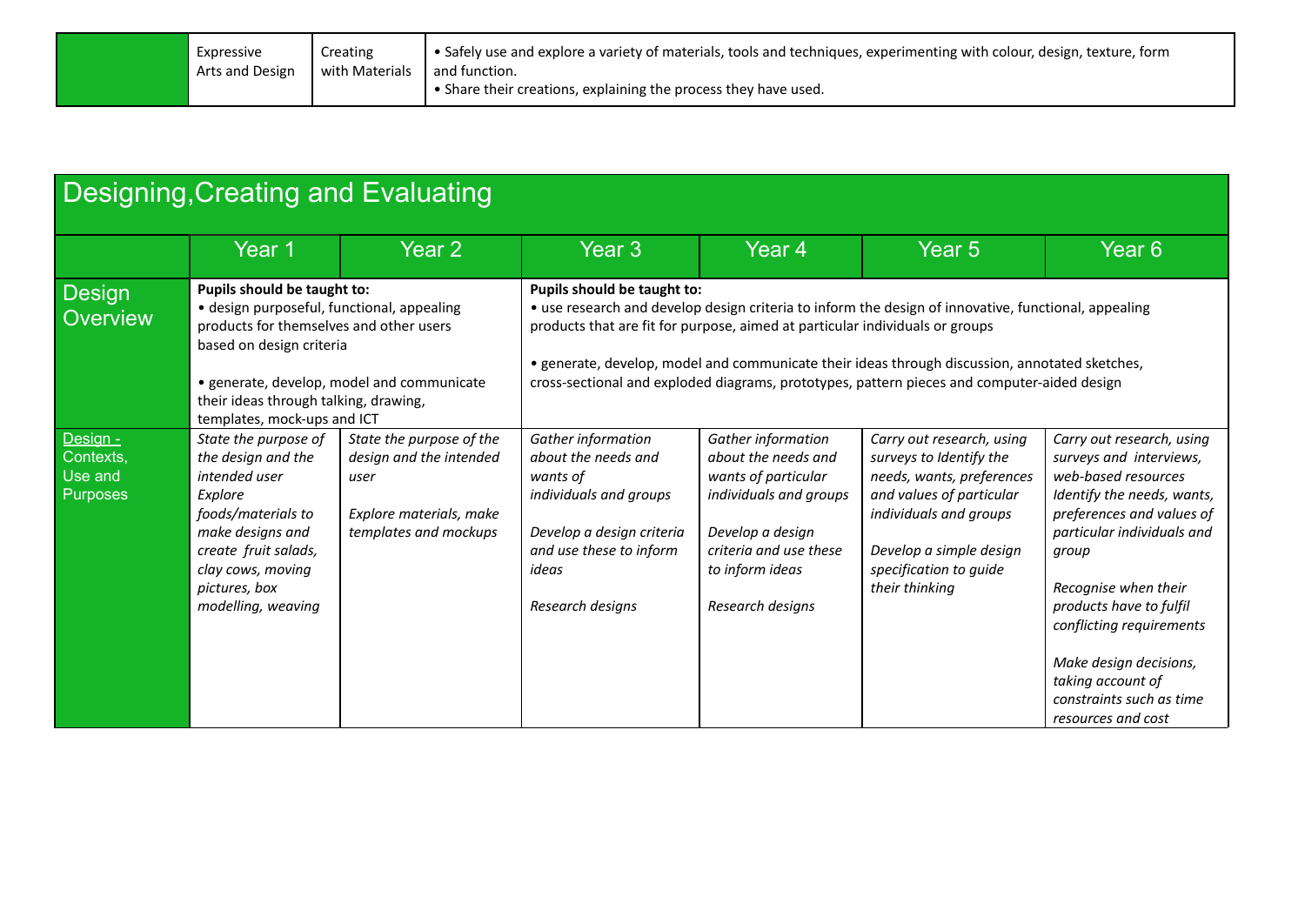| Design - Ideas                   | Draw on experiences                                                                                                                                                                                                                                                                                                                                                                                                              | Draw on experiences from | Share and clarify ideas                                                                                                                                                                                                                                                                                                                                 | Share and clarify ideas                                                                                                                                        | Generate innovative ideas                                                                                                                                                                                                                                                                                                                                                                                                      | Generate innovative ideas                                                                                      |
|----------------------------------|----------------------------------------------------------------------------------------------------------------------------------------------------------------------------------------------------------------------------------------------------------------------------------------------------------------------------------------------------------------------------------------------------------------------------------|--------------------------|---------------------------------------------------------------------------------------------------------------------------------------------------------------------------------------------------------------------------------------------------------------------------------------------------------------------------------------------------------|----------------------------------------------------------------------------------------------------------------------------------------------------------------|--------------------------------------------------------------------------------------------------------------------------------------------------------------------------------------------------------------------------------------------------------------------------------------------------------------------------------------------------------------------------------------------------------------------------------|----------------------------------------------------------------------------------------------------------------|
|                                  | from stories                                                                                                                                                                                                                                                                                                                                                                                                                     | stories                  | through discussion                                                                                                                                                                                                                                                                                                                                      | through discussion                                                                                                                                             | based on research                                                                                                                                                                                                                                                                                                                                                                                                              | based on research                                                                                              |
|                                  |                                                                                                                                                                                                                                                                                                                                                                                                                                  |                          | Model their ideas using<br>examples<br>Use annotated sketches<br>and diagrams<br>Use computer-aided<br>design                                                                                                                                                                                                                                           | Model their ideas using<br>prototypes and pattern<br>pieces<br>Use annotated<br>sketches,<br>cross-sectional<br>drawings<br>and diagrams<br>Use computer-aided | Make design decisions,<br>taking account of<br>constraints such as time<br>and resources<br>Develop prototypes                                                                                                                                                                                                                                                                                                                 | Make design decisions,<br>taking account of<br>constraints such as time<br>and resources<br>Develop prototypes |
|                                  |                                                                                                                                                                                                                                                                                                                                                                                                                                  |                          | Pupils should be taught to:                                                                                                                                                                                                                                                                                                                             | design                                                                                                                                                         |                                                                                                                                                                                                                                                                                                                                                                                                                                |                                                                                                                |
| <b>Making</b><br><b>Overview</b> | Pupils should be taught to:<br>• select from and use a range of tools and<br>equipment to perform practical tasks [e.g. cutting<br>shaping, joining and finishing] - explaining why<br>choices have been made<br>Select from and use a wide range of materials and<br>components, including construction materials,<br>textiles and ingredients, according to their<br>characteristics -explaining why choices have been<br>made |                          | • select from and use a wider range of tools and equipment to perform practical tasks [e.g. cutting, shaping,<br>joining and finishing], accurately<br>• select from and use a wider range of materials and components, including construction materials, textiles<br>and ingredients, according to their functional properties and aesthetic qualities |                                                                                                                                                                |                                                                                                                                                                                                                                                                                                                                                                                                                                |                                                                                                                |
| <b>Making-</b><br>Planning       | Select from a range of equipment - knives,<br>graters, peelers, scissors, clay tools, split pins,<br>lolly sticks,<br>Select from a range of components - paper, card,<br>sellotape, masking tape, staples, glue,<br>Cut, shape, join and finish - templates, sellotape,<br>masking tape, staples, glue                                                                                                                          |                          | Select tools and equipment suitable for the task<br>Select materials and components suitable for the<br>task<br>Order the main stages of making                                                                                                                                                                                                         |                                                                                                                                                                | Select tools, equipment, materials and components<br>suitable for the task<br>Explain their choice of tools and equipment in relation<br>to the skills and techniques they will be using<br>Explain their choice of materials and components<br>according to functional properties and aesthetic<br>qualities<br>Order the main stages of making<br>Produce detailed lists of tools, equipment and materials<br>that they need |                                                                                                                |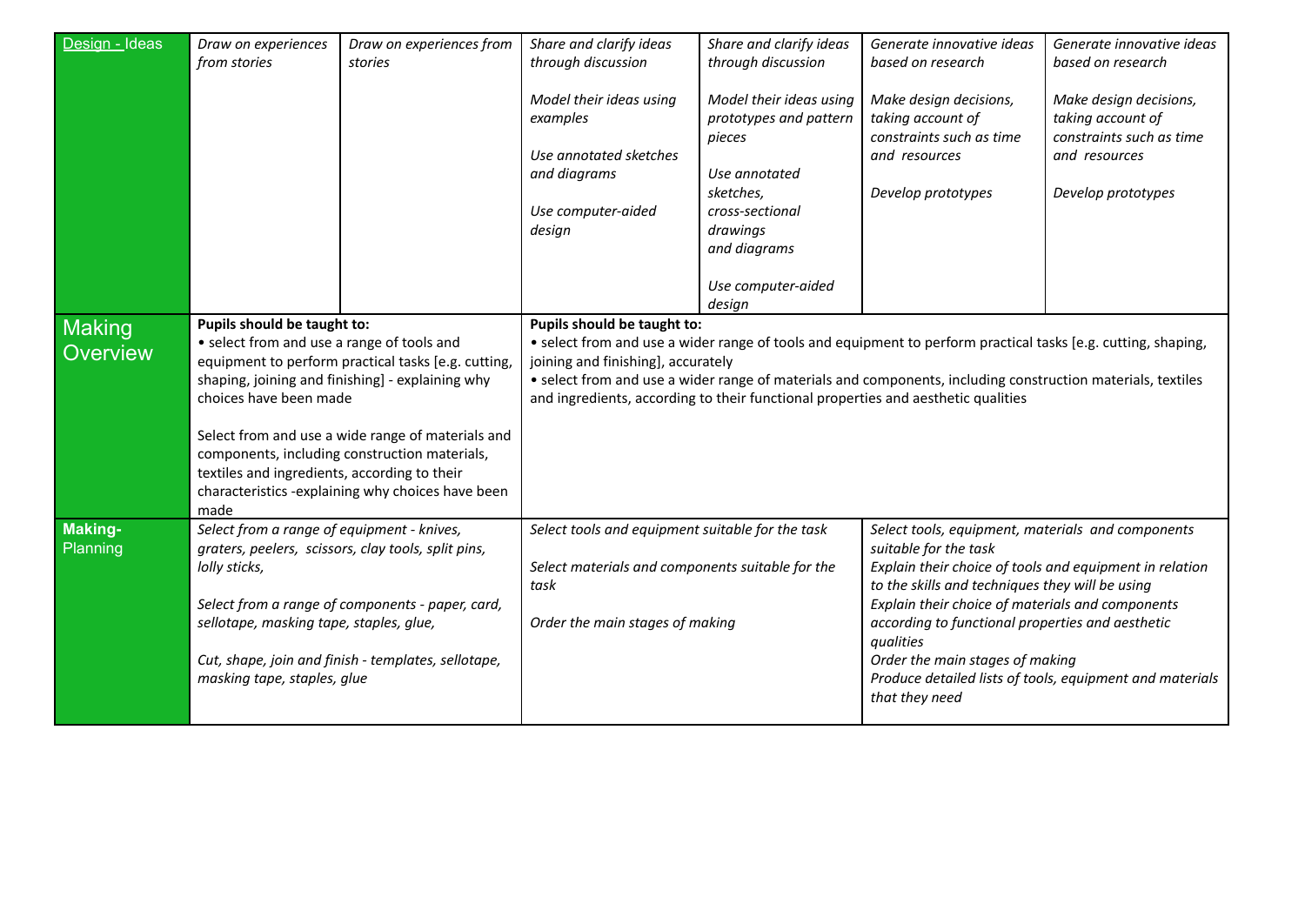|                                     | Verbal explanations<br>regarding choices                                                                                                                                                                                                                                        | Verbal explanations<br>regarding choices with<br>reasoning                                                                                                                                                                                                                                                                                           | Produce lists of tools,<br>equipment and materials<br>that they need                                                                                                                                                                                                                                                                                                                                                                                  | Produce detailed lists<br>of tools, equipment<br>and materials that<br>they need                                                                                                                                                                                                                                                                    | Explain their choice of<br>tools and equipment in<br>relation to the skills and<br>techniques they will be<br>using                                                                                                                                                                                                                                                                      | Explain their choice of<br>tools and equipment in<br>relation to the skills and<br>techniques they will be<br>using                                                                                                                                                                                                                                                                                                                                                                                           |
|-------------------------------------|---------------------------------------------------------------------------------------------------------------------------------------------------------------------------------------------------------------------------------------------------------------------------------|------------------------------------------------------------------------------------------------------------------------------------------------------------------------------------------------------------------------------------------------------------------------------------------------------------------------------------------------------|-------------------------------------------------------------------------------------------------------------------------------------------------------------------------------------------------------------------------------------------------------------------------------------------------------------------------------------------------------------------------------------------------------------------------------------------------------|-----------------------------------------------------------------------------------------------------------------------------------------------------------------------------------------------------------------------------------------------------------------------------------------------------------------------------------------------------|------------------------------------------------------------------------------------------------------------------------------------------------------------------------------------------------------------------------------------------------------------------------------------------------------------------------------------------------------------------------------------------|---------------------------------------------------------------------------------------------------------------------------------------------------------------------------------------------------------------------------------------------------------------------------------------------------------------------------------------------------------------------------------------------------------------------------------------------------------------------------------------------------------------|
| Making -<br><b>Practical Skills</b> | Follow procedures<br>for safety                                                                                                                                                                                                                                                 | Follow procedures for<br>safety                                                                                                                                                                                                                                                                                                                      | Follow procedures for<br>safety                                                                                                                                                                                                                                                                                                                                                                                                                       | Follow procedures for<br>safety                                                                                                                                                                                                                                                                                                                     | Follow procedures for<br>safety                                                                                                                                                                                                                                                                                                                                                          | Follow procedures for<br>safety                                                                                                                                                                                                                                                                                                                                                                                                                                                                               |
| and Techniques                      | Mark out, cut out<br>and shape materials<br>and components<br>Assemble, join and<br>combine materials<br>and components<br>Use simple fixing<br>materials<br>e.g. temporary -<br>paper clips and tape<br>Use finishing<br>techniques, including<br>those from art and<br>design | Use and make own<br>templates<br>Measure, mark out, cut<br>out and shape materials<br>and components<br>Assemble, join and<br>combine materials and<br>components<br>Use simple fixing<br>materials<br>e.g. temporary - paper<br>clips, tape and permanent<br>- glue, staples<br>Use finishing techniques,<br>including those from art<br>and design | Use a wider range of<br>materials and<br>components, including<br>construction materials<br>and kits, textiles, food<br>ingredients,<br>mechanical components<br>Measure, mark out, cut<br>and shape materials and<br>components with some<br>accuracy<br>Assemble, join and<br>combine materials and<br>components<br>with some accuracy<br>Apply a range of finishing<br>techniques,<br>include those from art<br>and design, with some<br>accuracy | Use a wider range of<br>materials and<br>components, including<br>construction materials<br>and kits, textiles, food<br>ingredients,<br>and electrical<br>components<br>Measure, mark out,<br>cut and shape<br>materials and<br>components with some<br>accuracy<br>Assemble, join and<br>combine materials and<br>components<br>with some accuracy | Use a wider range of<br>materials and<br>components, including<br>construction materials<br>and kits, textiles, food<br>ingredients,<br>mechanical components<br>Accurately measure to<br>nearest mm, mark out,<br>cut and<br>shape materials and<br>components<br>Accurately assemble, join<br>and combine materials/<br>Components<br>Use techniques that<br>involve a number of steps | Use a wider range of<br>materials and<br>components, including<br>construction materials<br>and kits, textiles, food<br>ingredients,<br>and electrical components<br>Accurately measure to<br>nearest mm, mark out,<br>cut and<br>shape materials and<br>components<br>Accurately assemble, join<br>and combine materials/<br>Components<br>Accurately apply a range<br>of finishing techniques,<br>including<br>those from art and design<br>Use techniques that<br>involve a number of steps<br>Demonstrate |
|                                     |                                                                                                                                                                                                                                                                                 |                                                                                                                                                                                                                                                                                                                                                      |                                                                                                                                                                                                                                                                                                                                                                                                                                                       |                                                                                                                                                                                                                                                                                                                                                     |                                                                                                                                                                                                                                                                                                                                                                                          | resourcefulness, e.g. make<br>refinements                                                                                                                                                                                                                                                                                                                                                                                                                                                                     |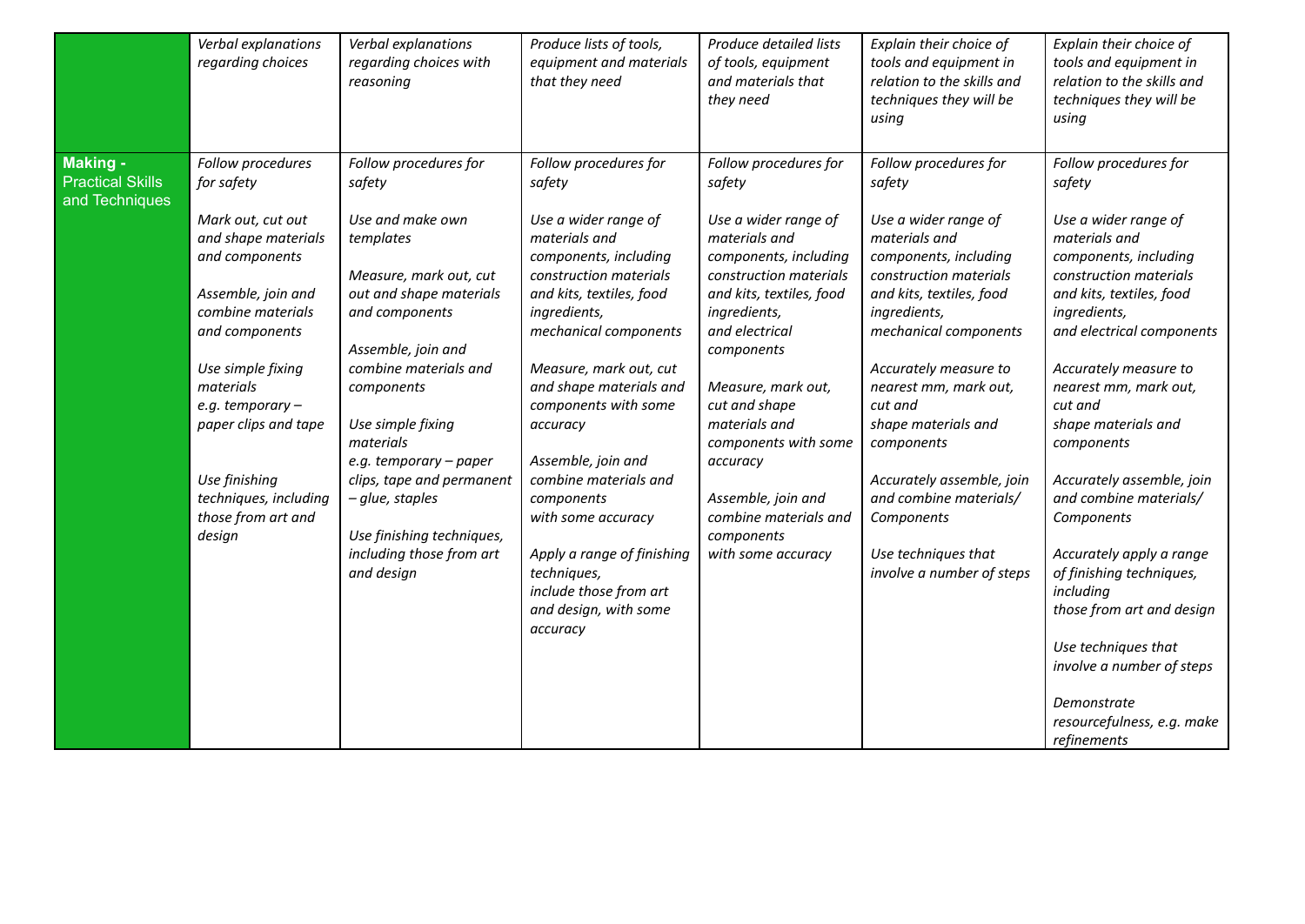| <b>Evaluating</b><br>Overview                  | Pupils should be taught to:<br>• explore and evaluate a range of existing<br>products<br>Evaluate components used<br>• evaluate their ideas and products against<br>design criteria |                                                                                                                                                                                     | Pupils should be taught to:<br>• investigate and analyse a range of existing products<br>• evaluate their ideas and products against their own design criteria and consider the views of others<br>to improve their work<br>• understand how key events and individuals in design and technology have helped shape the world                                                                                                  |                                               |                                                                                                                                                                                                                                                                                                                                                                                                                                                                                                                     |                                                                                                  |
|------------------------------------------------|-------------------------------------------------------------------------------------------------------------------------------------------------------------------------------------|-------------------------------------------------------------------------------------------------------------------------------------------------------------------------------------|-------------------------------------------------------------------------------------------------------------------------------------------------------------------------------------------------------------------------------------------------------------------------------------------------------------------------------------------------------------------------------------------------------------------------------|-----------------------------------------------|---------------------------------------------------------------------------------------------------------------------------------------------------------------------------------------------------------------------------------------------------------------------------------------------------------------------------------------------------------------------------------------------------------------------------------------------------------------------------------------------------------------------|--------------------------------------------------------------------------------------------------|
| Evaluate -<br>Own ideas and<br>products        | Talk about their<br>design ideas, what<br>they are making and<br>their end product<br>Suggest how their<br>products could be<br>improved                                            | Make simple judgements<br>about their products<br>against their design<br>criteria<br>Suggest how their<br>products could be<br>improved<br>Evaluate product and<br>components used | Identify the strengths and weaknesses of their<br>ideas and products<br>Consider the views of others to improve their work<br>Refer back to their design criteria as they design<br>and make<br>Use their design criteria to evaluate their<br>completed products<br>Identify the strengths and weaknesses of their<br>ideas and products<br>Consider the views of others, including intended<br>users, to improve their work |                                               | Identify the strengths and weaknesses of their ideas<br>and products<br>Consider the views of others, including intended users,<br>to improve their work<br>Refer back to their design criteria as they design and<br>make<br>Use their design criteria to evaluate their completed<br>products<br>Critically evaluate the quality of the design,<br>manufacture and fitness for purpose of their<br>products as they design and make<br>Compare their ideas and products to their original<br>design specification |                                                                                                  |
| <b>Evaluate</b><br><b>Existing</b><br>products | Investigate - what<br>products are, who<br>they are for,<br>how they are made<br>and what materials<br>are used                                                                     | Investigate - what<br>products are, who they<br>are for,<br>how they are made and<br>what materials are used                                                                        | Investigate - how well products have been<br>designed, how well products have been made, why<br>materials<br>have been chosen, what methods of construction<br>have been used, how well products work and how<br>well products achieve their purposes                                                                                                                                                                         |                                               | Investigate - how well products have been designed,<br>how well products have been made, why materials<br>have been chosen, what methods of construction have<br>been used, how well products work, how well products<br>achieve their purposes and how well products meet<br>user needs and wants                                                                                                                                                                                                                  |                                                                                                  |
|                                                |                                                                                                                                                                                     |                                                                                                                                                                                     | Identify great designers<br>and their work                                                                                                                                                                                                                                                                                                                                                                                    | Identify great<br>designers and their<br>work | Identify great designers<br>and their work and use<br>research of designers to<br>influence work                                                                                                                                                                                                                                                                                                                                                                                                                    | Identify great designers<br>and their work and use<br>research of designers to<br>influence work |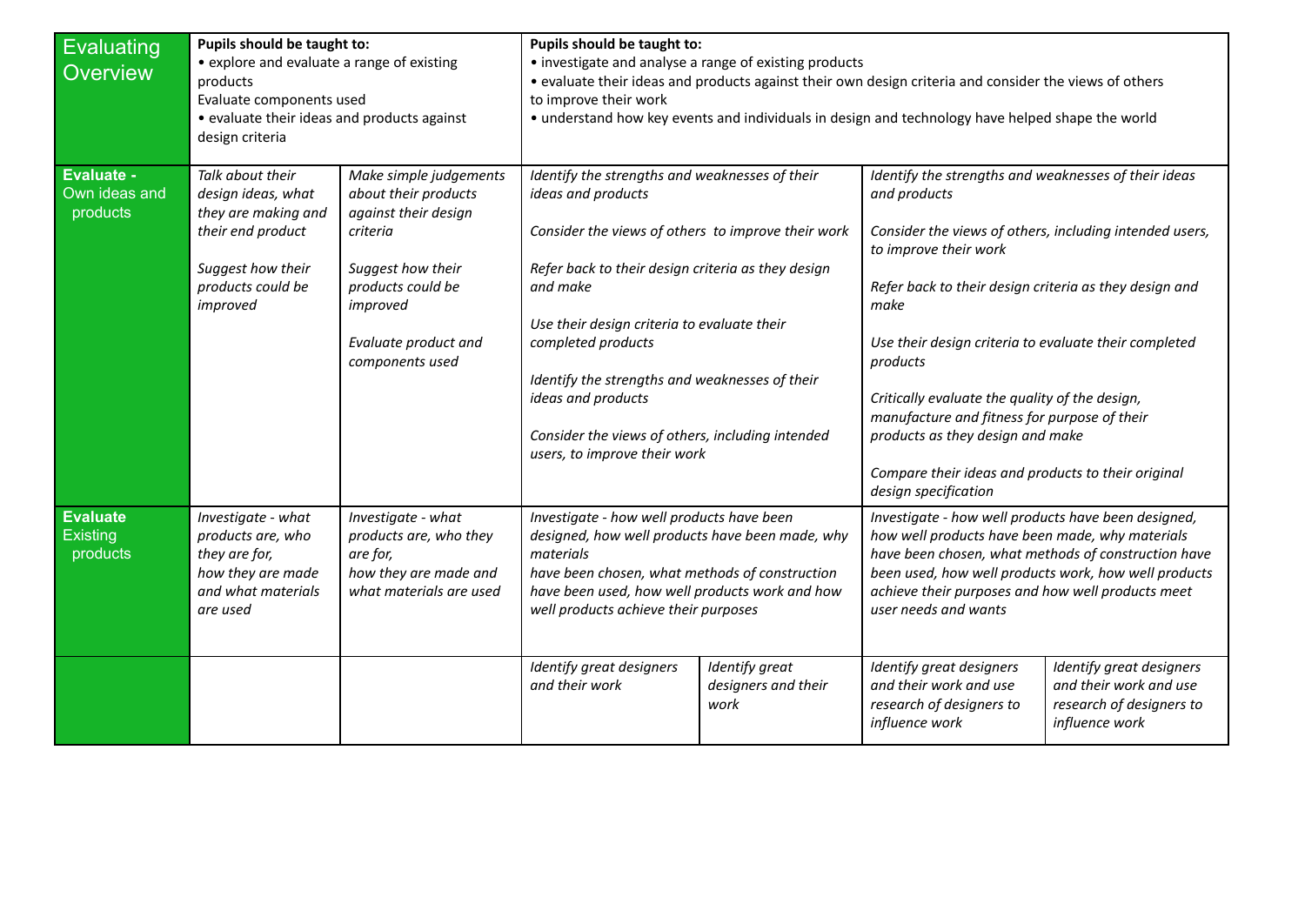| Technical        | Pupils should be taught to:                   |                            | Pupils should be taught to:                                                                          |                     |                                                                                                         |                             |  |
|------------------|-----------------------------------------------|----------------------------|------------------------------------------------------------------------------------------------------|---------------------|---------------------------------------------------------------------------------------------------------|-----------------------------|--|
| Knowledge        | • build structures, exploring how they can be |                            | • apply their understanding of how to strengthen, stiffen and reinforce more complex structures      |                     |                                                                                                         |                             |  |
|                  | made stronger, stiffer and more stable        |                            | · understand and use mechanical systems in their products [for example, gears, pulleys, cams, levers |                     |                                                                                                         |                             |  |
| Overview         | • explore and use mechanisms [e.g. levers,    |                            | and linkages]                                                                                        |                     |                                                                                                         |                             |  |
|                  | Sliders, wheels and axles], in their products |                            |                                                                                                      |                     | • understand and use electrical systems in their products [e.g. series circuits incorporating switches, |                             |  |
|                  |                                               |                            | bulbs, buzzers and motors]                                                                           |                     |                                                                                                         |                             |  |
|                  |                                               |                            |                                                                                                      |                     | • apply their understanding of computing to program, monitor and control their products                 |                             |  |
|                  |                                               |                            |                                                                                                      |                     |                                                                                                         |                             |  |
| <b>Technical</b> | Construction kit                              | Model making - art and     | Understand how levers                                                                                | Understand how      | Understand how cams,                                                                                    | Understand how more         |  |
| Knowledge -      | model making -                                | design and construction    | and linkages create                                                                                  | simple electrical   | pulleys and gears create                                                                                | complex electrical circuits |  |
| Making           | Understand how                                | kits - Understand how      | movement                                                                                             | circuits and        | Movement                                                                                                | and                         |  |
| products work    | freestanding                                  | freestanding structures    |                                                                                                      | components can be   |                                                                                                         | components can be used      |  |
|                  | structures can be                             | can be                     | Know how to make                                                                                     | used to create      | Know how to                                                                                             | to create functional        |  |
|                  | made stronger, stiffer                        | made stronger, stiffer and | strong, stiff shell                                                                                  | functional products | reinforce/strengthen a 3D                                                                               | products                    |  |
|                  | and more stable                               | more stable                | structures                                                                                           |                     | framework                                                                                               |                             |  |
|                  |                                               |                            |                                                                                                      |                     |                                                                                                         |                             |  |
|                  | Understand about                              | Understand about the       |                                                                                                      | Know that a single  | Know that a 3D textiles                                                                                 |                             |  |
|                  | the simple working                            | simple working             |                                                                                                      | fabric shape can be | product can be made                                                                                     |                             |  |
|                  | characteristics                               | characteristics            |                                                                                                      | used to make a 3D   | from a                                                                                                  |                             |  |
|                  | of materials and                              | of materials and           |                                                                                                      | textiles product    | combination of fabric                                                                                   |                             |  |
|                  | components                                    | components                 |                                                                                                      |                     | shapes                                                                                                  |                             |  |
|                  | <b>Understand about</b>                       | Understand about the       |                                                                                                      |                     |                                                                                                         |                             |  |
|                  | the movement of                               | movement of simple         |                                                                                                      |                     |                                                                                                         |                             |  |
|                  | simple                                        | mechanisms including       |                                                                                                      |                     |                                                                                                         |                             |  |
|                  | mechanisms                                    | wheels and axles           |                                                                                                      |                     |                                                                                                         |                             |  |
|                  | including levers,                             |                            |                                                                                                      |                     |                                                                                                         |                             |  |
|                  | sliders                                       | Know the correct           |                                                                                                      |                     |                                                                                                         |                             |  |
|                  |                                               | technical vocabulary for   |                                                                                                      |                     |                                                                                                         |                             |  |
|                  |                                               | the projects they are      |                                                                                                      |                     |                                                                                                         |                             |  |
|                  |                                               | undertaking                |                                                                                                      |                     |                                                                                                         |                             |  |
|                  |                                               |                            |                                                                                                      |                     |                                                                                                         |                             |  |
| <b>Cooking</b>   | Pupils should be taught to:                   |                            | Pupils should be taught to:                                                                          |                     |                                                                                                         |                             |  |
|                  | • use the basic principles of a healthy and   |                            | • understand and apply the principles of a healthy and varied diet                                   |                     |                                                                                                         |                             |  |
| and              | varied diet to prepare dishes                 |                            |                                                                                                      |                     | • prepare and cook a variety of predominantly savoury dishes using a range of cooking techniques        |                             |  |
| Nutrition        | • understand where food comes from            |                            |                                                                                                      |                     | • understand seasonality, and know where and how a variety of ingredients are grown, reared, caught     |                             |  |
| <b>Overview</b>  |                                               |                            | and processed                                                                                        |                     |                                                                                                         |                             |  |
|                  |                                               |                            |                                                                                                      |                     |                                                                                                         |                             |  |